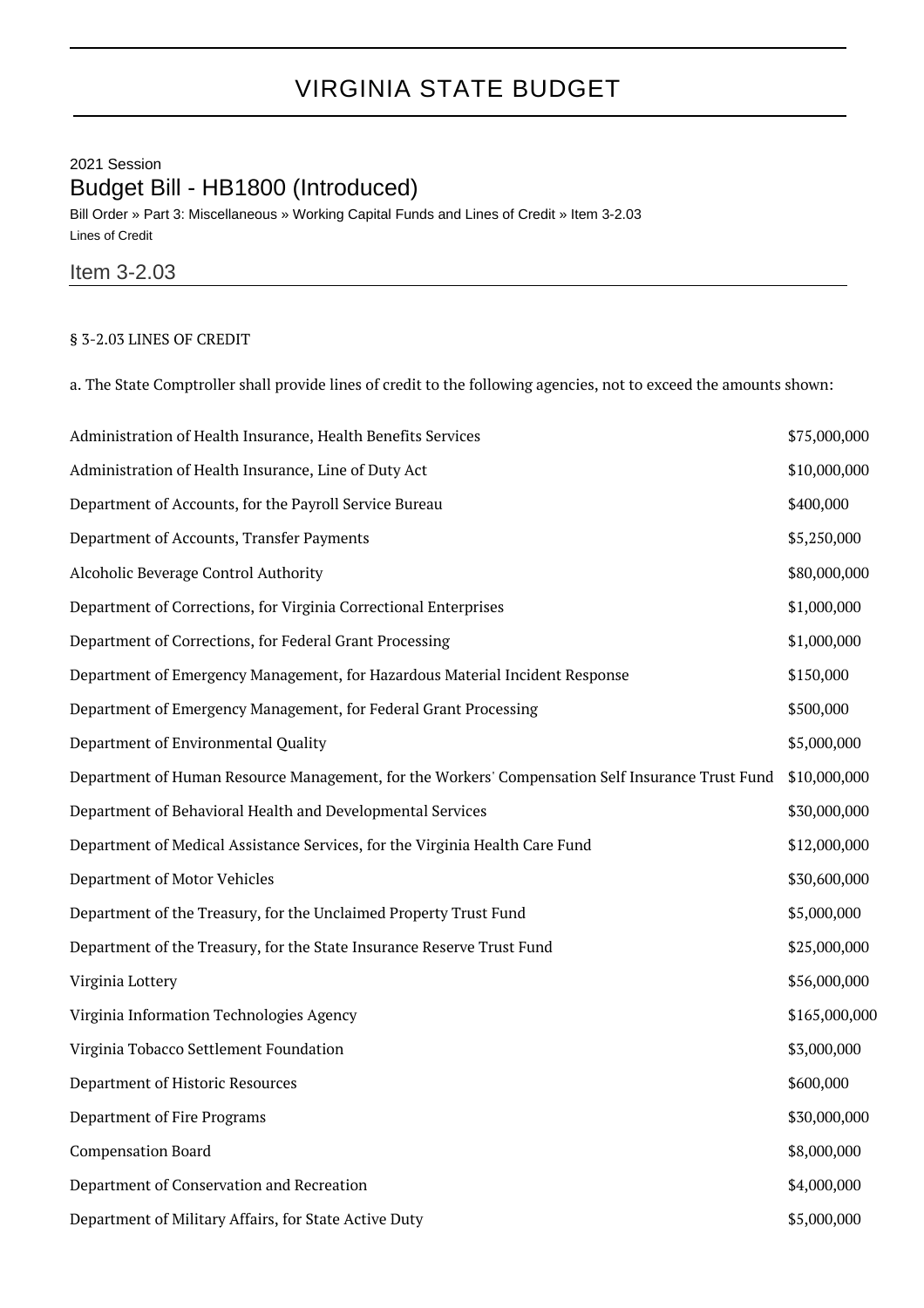| Department of Military Affairs, for Federal Cooperative Agreements                                                       | \$21,000,000 |  |
|--------------------------------------------------------------------------------------------------------------------------|--------------|--|
|                                                                                                                          | \$30,000,000 |  |
| Virginia Parole Board                                                                                                    | \$50,000     |  |
| Commonwealth's Attorneys' Services Council                                                                               | \$200,000    |  |
| Department of State Police, for the Internet Crimes Against Children Grant                                               | \$3,700,000  |  |
| Department of State Police, for Federal Grant Processing                                                                 | \$1,500,000  |  |
| Department for the Blind and Vision Impaired, for Virginia Industries for the Blind                                      | \$1,000,000  |  |
| Department of Social Services, for timing issues related to the receipt of federal grants and other payments\$17,000,000 |              |  |

b. The State Comptroller shall execute an agreement with each agency documenting the procedures for the line of credit, including, but not limited to, applicable interest and the method for the drawdown of funds. The provisions of § 4-3.02 b of this act shall not apply to these lines of credit.

c. The State Comptroller, in conjunction with the Departments of General Services and Planning and Budget, shall establish guidelines for agencies and institutions to utilize a line of credit to support fixed and one-time costs associated with implementation of office space consolidation, relocation and/or office space co-location strategies, where such line of credit shall be repaid by the agency or institution based on the cost savings and efficiencies realized by the agency or institution resulting from the consolidation and/or relocation. In such cases the terms of office space consolidation or co-location strategies shall be approved by the Secretary of Administration, in consultation with the Secretary of Finance, as demonstrating cost benefit to the Commonwealth. In no case shall the advances to an agency or institution exceed \$1,000,000 nor the repayment begin more than one year following the implementation or extend beyond a repayment period of seven years.

d. The State Comptroller is hereby authorized to provide lines of credit of up to \$2,500,000 to the Department of Motor Vehicles and up to \$2,500,000 to the Department of State Police to be repaid from revenues provided under the federal government's establishment of Uniform Carrier Registration.

e. The Virginia Lottery is hereby authorized to use its line of credit to meet cash flow needs for operations at any time during the year and to provide cash to the Virginia Lottery Fund to meet the required transfer of estimated lottery profits to the Lottery Proceeds Fund in the month of June, as specified in provisions of § 3-1.01G. of this act. The Virginia Lottery shall repay the line of credit as actual cash flows become available. The Secretary of Finance is authorized to increase the line of credit to the Virginia Lottery if necessary to meet operating needs.

f. The State Comptroller is hereby authorized to provide a line of credit of up to \$5,000,000 to the Department of Military Affairs to cover the actual costs of responding to State Active Duty. The line of credit will be repaid as the Department of Military Affairs is reimbursed from federal or other funds, other than Department of Military Affairs funds.

g. The Department of Human Resource Management shall repay the local health insurance option program's initial start-up costs, funded through the line of credit authorized in Chapter 836, 2017 Acts of Assembly, in fiscal years 2017 and 2018, over a period not to exceed ten years from the health insurance premiums paid by the local health insurance option program's participants.

h. The Department of Conservation and Recreation may utilize the line of credit authorized in paragraph a. to continue the development of the coastal master plan, including use of a consultant to assist in the plan's development. Any funds spent from the line of credit for this purpose shall be repaid from revenues generated by the Commonwealth's participation in the sale of allowances through the Regional Greenhouse Gas Initiative and